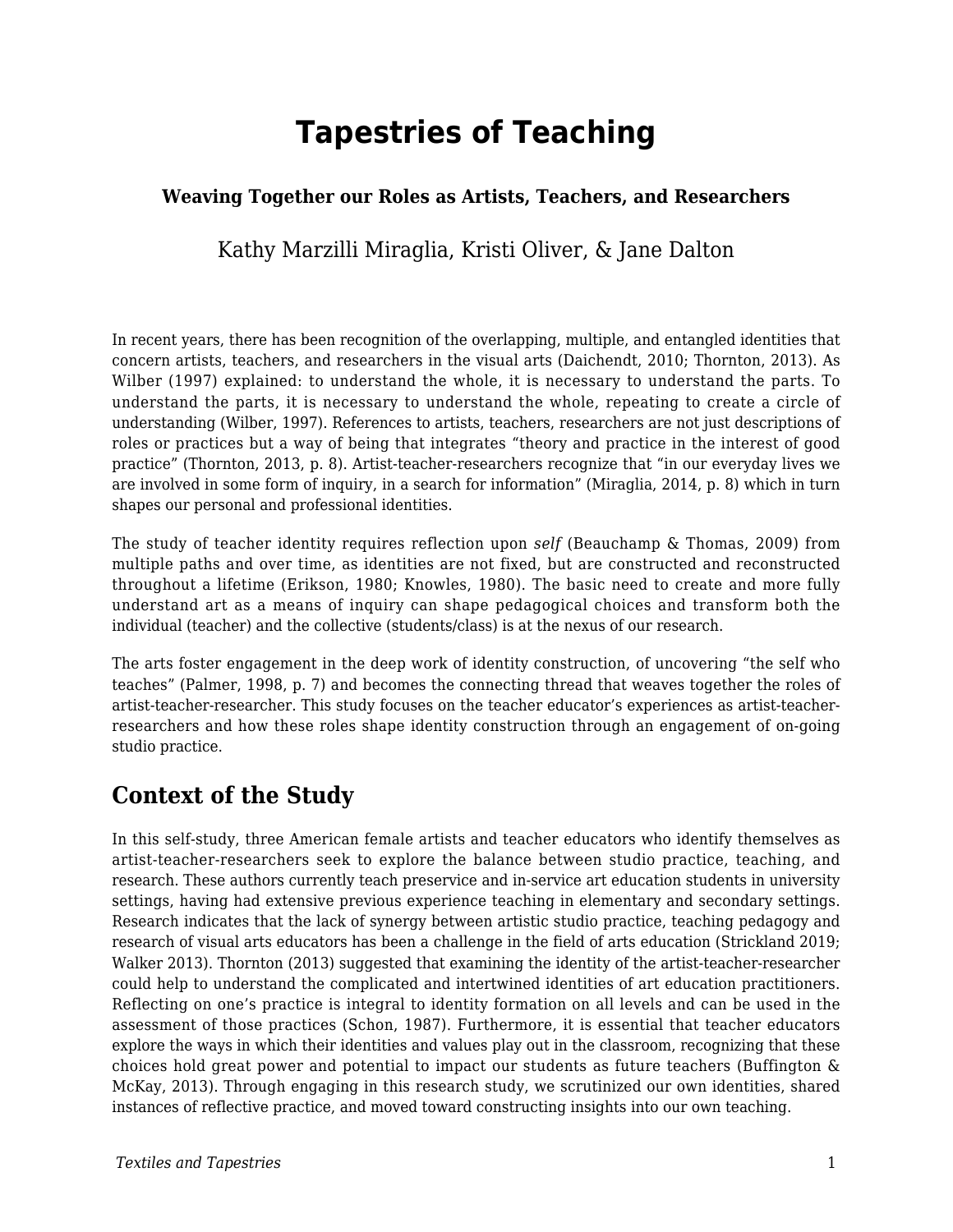In this qualitative, arts-based research we aim to explore the following:

- Why is engaging in a studio practice and *making* essential to good teaching and researching?
- How does a collaborative community integrate the threads (making, teaching, researching) that shape our work, both professionally and personally?
- How do we critically identify and explore the ways in which our identities and related values impact our teaching practice?

# **Methodology**

This qualitative study stems from self-study methodology (LaBoskey, 2004), arts-based research (Sullivan, 2005), and the critical friends model (Louie, et al., 2003). By drawing from multiple forms of data: personal art practice, journals, and discussions, our goal was to better understand the complexities of the artist-teacher-researcher, exploring why engaging in the practice of *making* is essential to good teaching.

The goal "of self-study research is to provoke, challenge, and illuminate rather than confirm and settle" (Bullough & Pinnegar, 2001, p. 20). Pinnegar and Hamilton (2009) stated that through selfstudy methods "[w]e seek to make sense of the stream of experience we act within, knowing that our actions generate new relationships, new practices, and new understandings of our reality" (p. ix). Additionally, using art-based research offered another lens as "an embodied living inquiry, an interstitial relational space for creating, teaching, learning, and researching in a constant state of becoming" (Irwin et al., 2006, p.71).

Trustworthiness and validity can be challenging for the arts-based researcher, however, this can be achieved by maintaining and monitoring "a creative and critical perspective so as to be able to document and defend the trustworthiness of interpretations made" (Sullivan, 2006, p. 29). In this study the three visual art educators monitored each other's progress as critical friends through dialog, critique, and sharing of art works and journal entries. "To create and critique is a research act that is very well suited to arts practitioners, be they artists, teachers or students" (Sullivan 2006, p.20).

# **Arts-Based Research: Embracing Art Practice as Research**

Using an arts-based research methodology in this study highlighted our roles as artists by providing an authentic research perspective as "the arts provide a special way of coming to represent and understand what we know about the world" (Sullivan, 2010, p. 56). As such, "arts- based research is an effort to extend beyond the limiting constraints of discursive communication in order to express meanings that otherwise would be ineffable" (Barone & Eisner, 2012, p. 1).

By employing an arts-based method, we were able to acquire information that did not require positivistic methods or verbal dialogue; therefore, it did not oppose science, but rather, operated in partnership with scientific methods of inquiry (McNiff, 1998).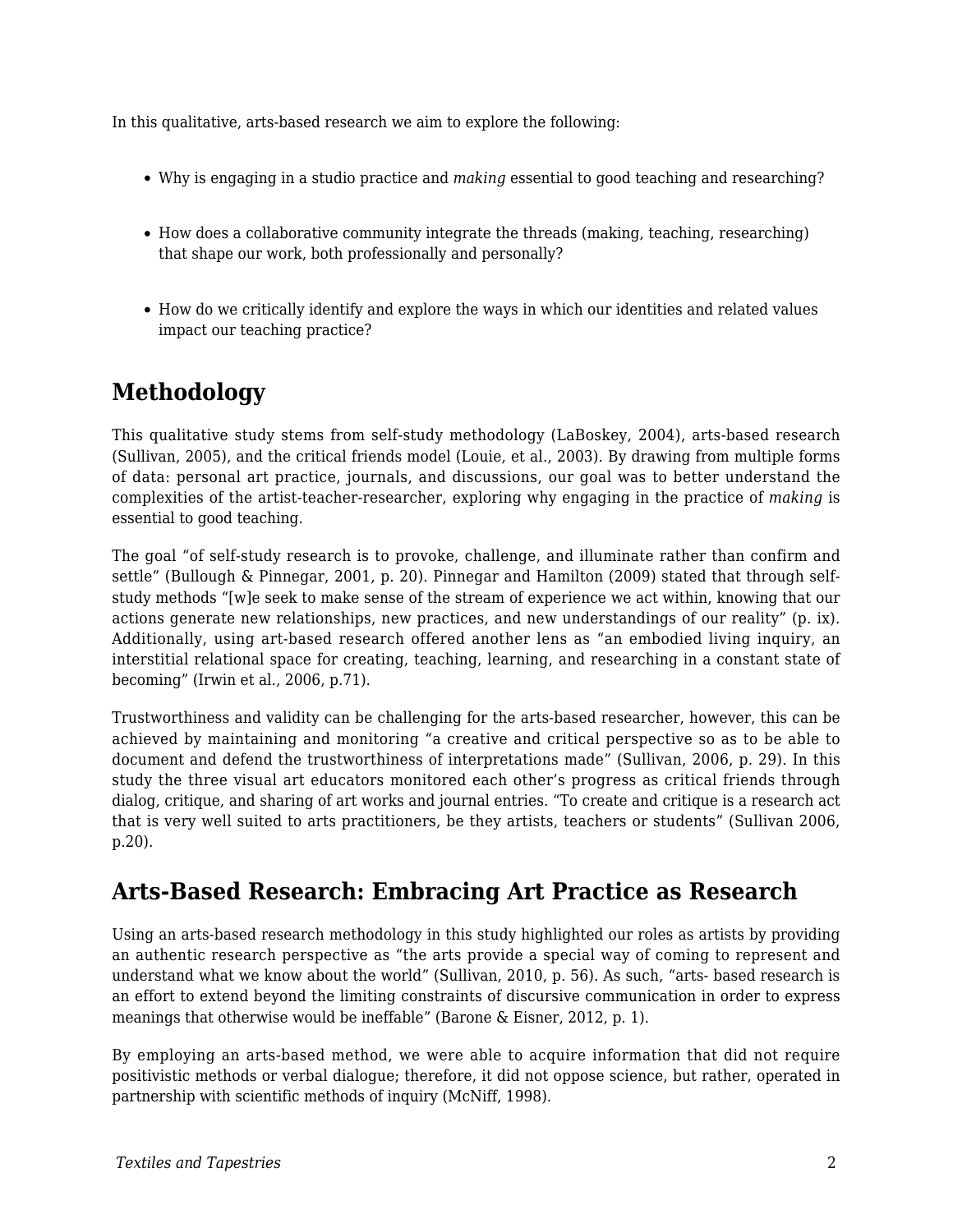One of the most enduring themes in science and philosophy is the tension between what can and cannot be known and expressed. …Using creative methods to investigate phenomena provides an aesthetic method of documenting and understanding experiences. Arts-based research does not follow a predetermined standard sequence of steps to arrive at an answer; like art itself, the emergence of answers ultimately comes from embracing the unknown. (McNiff, 1998, p.31)

Employing an arts-based approach allowed us to access, explore, and bring to light various aspects of unconscious, embodied knowledge through artistic images and other forms of artistic works. "The role of lived experience, subjectivity, and memory are seen as agents in knowledge construction and strategies such as self-study, collaborations, and textual critiques and are used to reveal important insights unable to be recovered by more traditional research methods" (Sullivan, 2006, p.24). In order to facilitate new insights and understandings, Sullivan (2005) challenges existing paradigms and adapts visual arts strategies in order to conceptualize theories and practices that are grounded in visual arts practices without being narrow in scope, too prescriptive, and limited in perspective. Where quantitative methods are based on probability and plausibility, arts-based practice is focused on possibilities or the potential of art to foster change, based on its capacity to be individually and culturally transformative.

Arts-based research uncovers "relationships and patterns among and within ideas and images" (Garoian, 2006, p. 111) to explore and discover new theory, and is a process of inquiry that requires creative action and critical reflection. Art practice, in its most elemental form, is an educational act, where the intent is to provoke dialogue and to initiate change in making and teaching art and in researching art practices. Thus, exploring our art practice was a way of knowing ourselves and the way our values were embedded in our practice as artists, teachers, and researchers.

# **Critical Friends**

A critical friend is a trusted person who provides feedback to an individual or groups through critiquing work, offering a different perspective on the data, asking provocative questions, and supporting the success of the overall work (Costa & Kallik, 1993). Engaging in a critical relationship adds to the trustworthiness of the research by clarifying ideas and goals, ensuring specificity, while responding to and assessing the work with integrity (Costa & Kallik, 1993). Forming collaborative groups, known as communities of practice, consisting of critical friends, is an element of self-study research (Louie et al., 2003) and examines "the intersection of issues of community, social practice, meaning, and identity" (Wenger, 2003, p. 4). Communities of practice are formed when people pursue shared experiences, relationships, and multiple perspectives. Participants come with their own understandings and assumptions where identities are defined as lived experience in a social practice. When a community of practice functions well, it becomes a space that is connected to profound and consequential discourse, designed to be a resource for practice and to open up new possibilities (Lave & Wenger, 2003). Through constructive discourse and group inquiry critical friends in a community of practice can test, negotiate, develop and share results (Miraglia, 2017).

# **Procedure**

Throughout this research we engaged and continue to engage in our personal art-making practice, and journaling. The three authors formed a community of practice as critical friends, to discuss how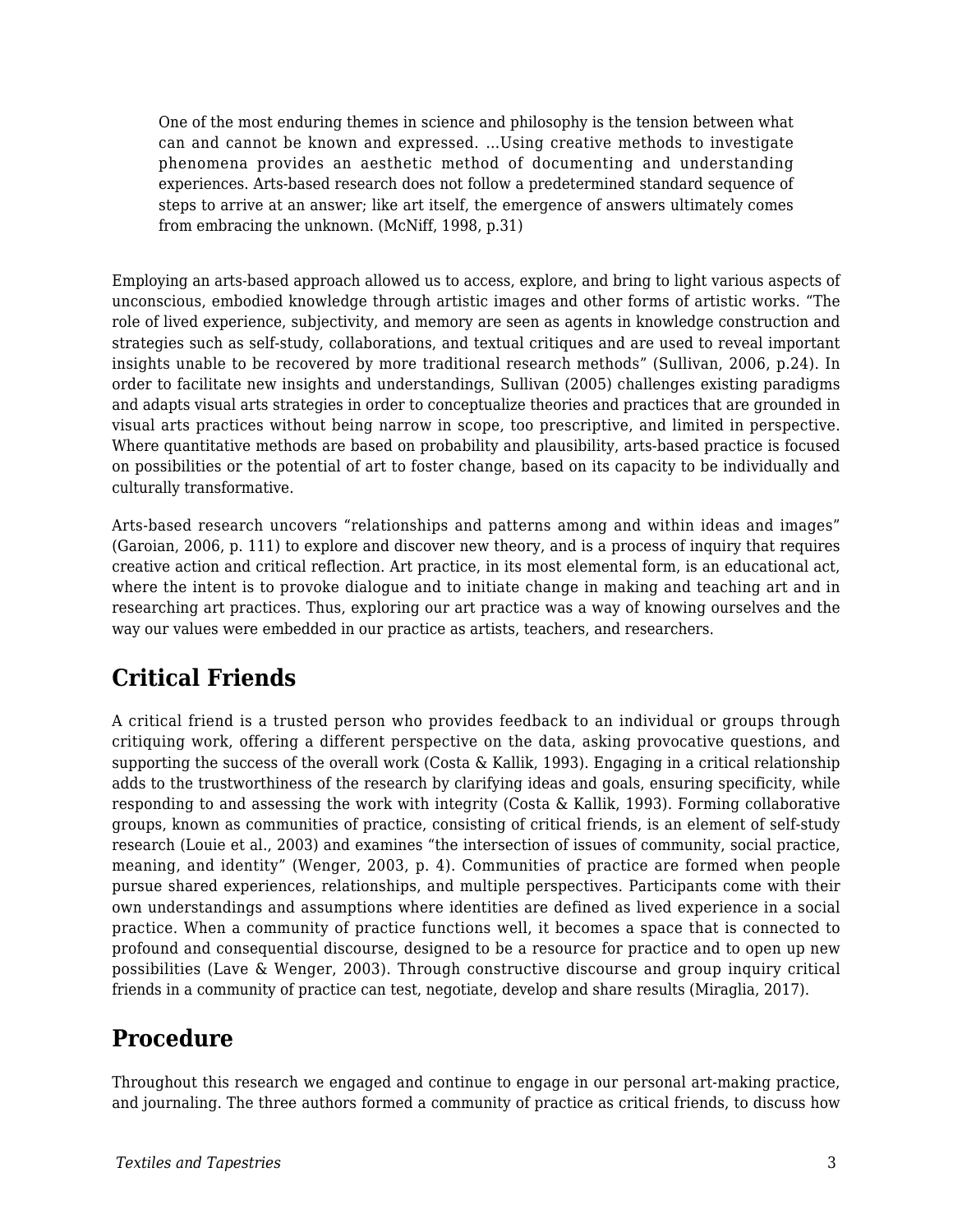art making was connected to issues of research and teaching and to help refine our practices. The three artists-teacher-researchers implemented a creative studio-based practice to explore the aforementioned research questions. Jane Dalton, used contemplative practice and stitching to explore issues of identity using mixed media processes. Kathy Marzilli Miraglia, drew from her Italian heritage to explore female images in biblical narrative, mythology and history, seeking universal problems of human culture from the female perspective. Kristi Oliver, used meditation to begin her creative process as she explored her own sense of self-identity through investigating her role as an art teacher in the world today. Data sets were on-line critiques of artwork, discussions, and journal entries. Data were analyzed for common patterns and themes.

### **Results: A Narrative Approach through Text and Image**

Though each approach to art making reflected an individual positionality, each was rooted in the process of investigation of our own identities and the connections we made to our research and teaching contexts. Each author was in search of their authentic selves, navigating the challenges through self-study and arts-based methods.

Through analyzing journals, artwork, and critical friend dialog and critique, four major themes were identified. All three authors approached their artwork, teaching, lives, and tangled identities, through spiritual methods. 1) Regarding the creation of artwork; for Jane Dalton, it was contemplative practice and stitching, for Kathy Marzilli Miraglia, it was the pursuit of the sacred, and for Kristi Oliver, it was meditation and contemplative inquiry. Each author found that the act of creation was necessary to find their authentic selves and balance within multiple identities. 2) Regarding teaching: the challenges of communicating to students as to what is important, what is essential, what the most integral concepts are, how to uncover students' misconceptions and positionality (regarding their own identities and their ability to connect to their students' identities), and how to lead students to create their own unique art lessons were prime concerns. 3) Regarding research: navigating challenges, finding balance within teaching, researching, and creating artwork was complicated by daily obligations concerning home, well- being, and professional life. 4) Regarding personal lived experience: sharing personal instances helped to support each other through difficult and unexpected challenges with restorative and empathetic effects without judgment.

The following sample statements, in no particular order, were crafted here to summarize and explain the essence of our work for readers of this chapter. These statements reflect, in an abridged form, themes that were derived from the data. The accompanying art works were not meant to be selfportraits, either literally or metaphorically, but are examples of actual works of the three authors that were included in the critique process as critical friends.

# **Jane Dalton: Stitching as Research**

For me, stitching is research. There is a rhythm of my hands working, slowly and continuously, creating focus and comfort. I believe stitching, whether by hand or free motion machine, is a way of exploring that allows for contemplation and internalizing, bridging the inner and outer worlds; it is a contemplative practice which creates presence and focus. The time devoted to making allows for a slower, almost meditative pace, softening the chatter of my mind, and reducing stress. (Dalton, Journal Entry, 2019).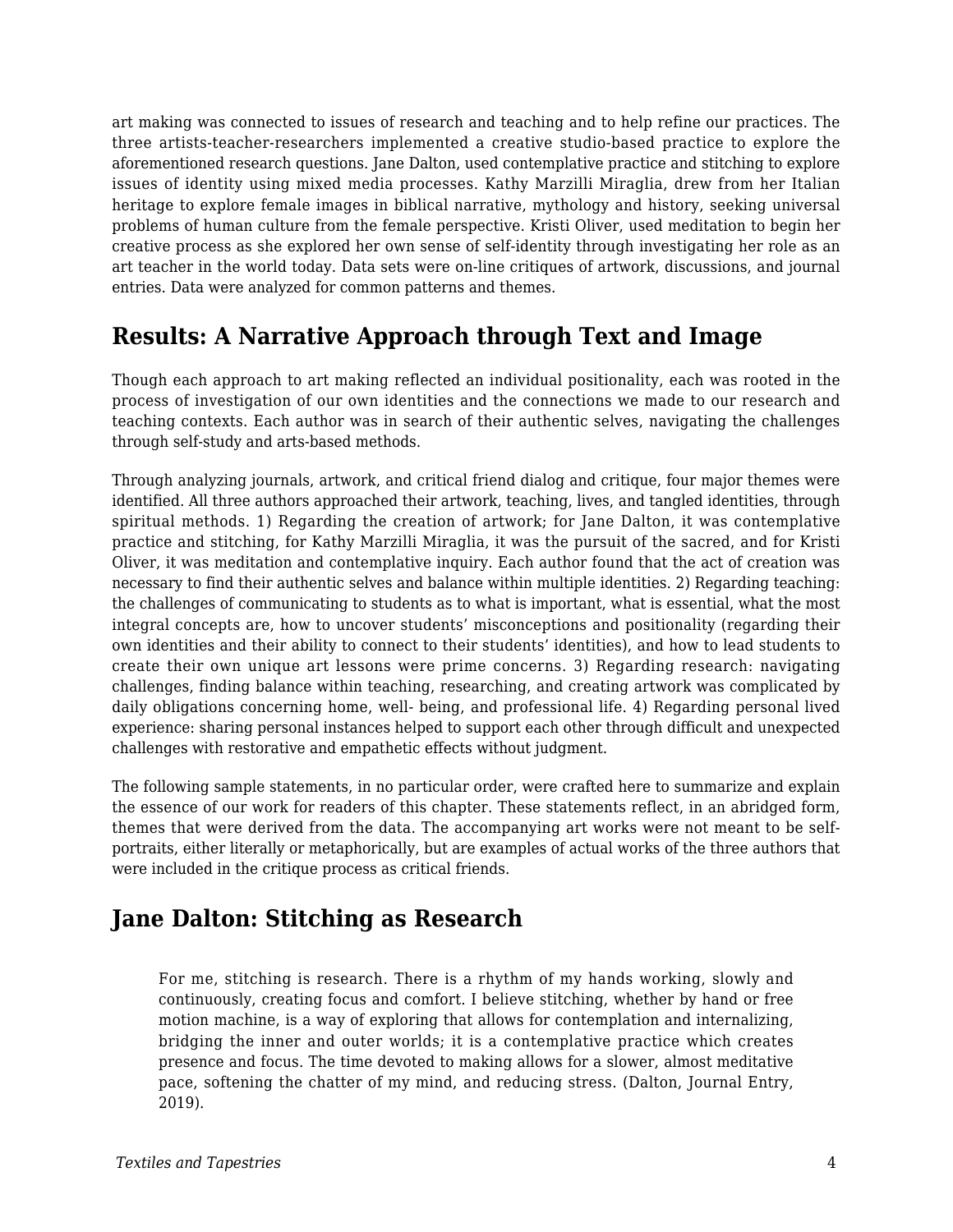I define myself as a contemplative educator, that is, one who integrates introspection and experiential learning to support pedagogy and self-understanding. Whether teaching or working in my studio, I begin with a period of mindfulness meditation paying attention to what's going on in my body to feel centered before beginning either practice. In my experience, bringing personal practice into my classroom has strengthened pedagogy, offering a solid foundation for teaching while modeling this practice for students who aim to establish their own contemplative art practice.

I believe artistic expression gives voice to our authentic selves that is at the core of our identity construction. I view artmaking as a meditative process of inquiry where I seek to understand the ever-evolving self that is continually constructed and reconstructed through interactions with materials and experiences in the present moment. This process offers a window through which I can work at a slow, mindful pace inviting reflection: What is it that inspires me to create? What can the process tell me about myself?

Stitching as a meditative practice is a resource for connecting and reconnecting with the desire to create, which was the impetus for me becoming an art teacher. In particular, I explore the circle, using a range of materials and processes. The circle is a shape that is found repeatedly throughout the world and is an archetypal symbol of wholeness and integration that connects mind, body, and spirit. I believe the promise of wholeness is embedded within each of us and the circle is a reminder of this potential. Stitching the circle, repeatedly, with the focus more on process than product, becomes a ritual of seeking wholeness. Both making and meditation allow me to find balance in my life; both are generative, and, both demonstrate to students the value of artistic practice as an essential element in my identity construction.

### **Figure 1**

*Circle. Handmade felt, hand embroidered (Used with permission, Jane Dalton, 2019).*



### **Figure 2**

*Circle. Free motion embroidery (Used with permission, Jane Dalton, 2019).*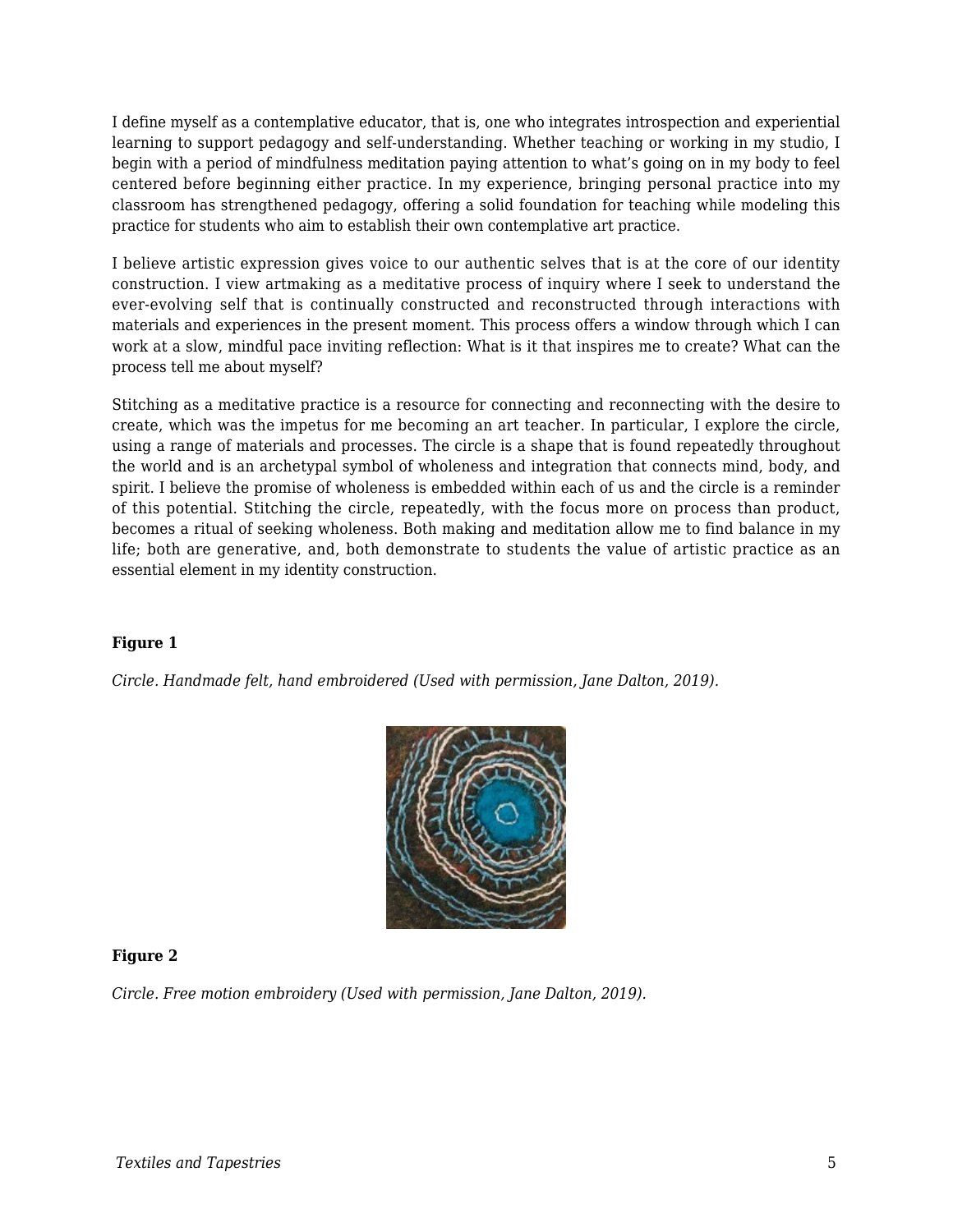

### **Figure 3**

*Circle. Free motion embroidery (Used with permission, Jane Dalton, 2019).*



### **Kathy Marzilli Miraglia: Pilgrimage as Research**

As a woman artist, educator and researcher, I am engaging in a continuous quest to understand the multiple aspects of my identity as they relate to my research, teaching and art making. During a recent sabbatical, I went on an actual pilgrimage to Messina, Italy. I traveled to sacred places in search of female heroes, goddesses, saints, and martyrs, investigating subjects with "common roots, interesting differences, and universal problems of human culture from the female perspective – and their surprising parallels with our own" (Leon, 1995, p. 3). On that pilgrimage, and through an artsbased self-study, I realized that my research and creative work focused on my relationship with my Italian heritage and spiritual beliefs. Through drawing and mapping, I found that I must come to certain understandings before moving forward or enacting change.

For example, the drawing depicted in *Figure 4* is an entry from my visual journal. In this drawing, some figures are frightful, representing obstacles that hinder my progress. Other figures represent helpful energies and forces imagined as critical friends or spirit guides who remind me that often '*the battle is won or lost in the mind'* (Joan of Arc). At the bottom of the drawing, I am feeling overwhelmed and underwater, silenced, and guarded. My ability to create artwork is suspended or interrupted because of administrative duties and obligations. The battle ultimately can only be won by removing the obstacles that exist in my own mind and coping with obstacles that I cannot change. Through engaging in creative work as a self-study methodology, my goal was to identify the current patterns occurring in my life, change those patterns that are not working for me, and grow by gaining clarity and self-knowledge. I aspire to embody the figure at the top left of the page, she is the visualization of reconciliation with my creative self (Klein & Miraglia, in press).

A sabbatical afforded me the time to slow a hurried pace, renew my energy and spirit, to examine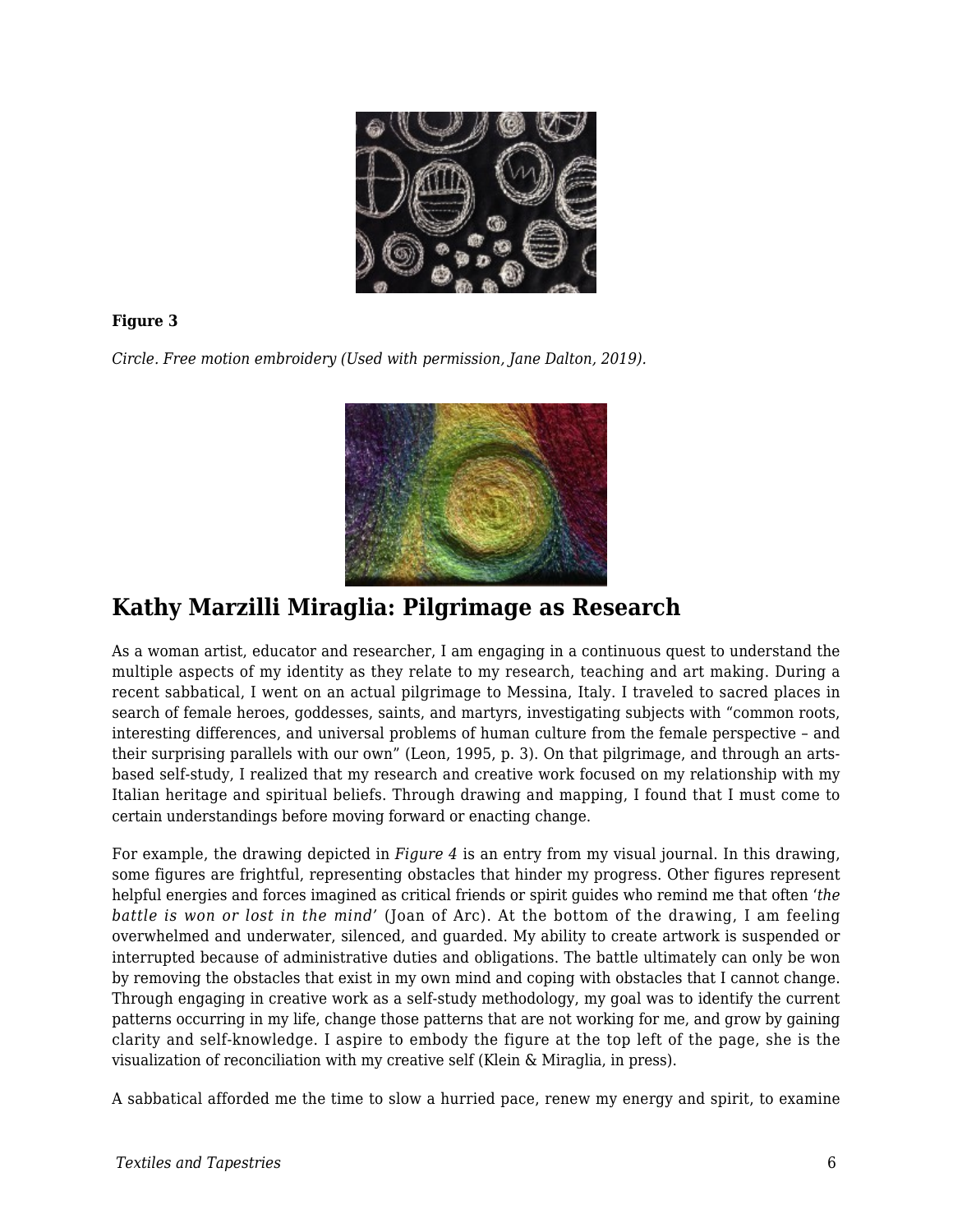problems and successes, and reconsider my multiple professional practices. Realizing the time and resources it takes to teach and make art, in addition to the pressures of conducting research, I have questioned how to best motivate students to pursue their own research and create their art that would inform their teaching practices.

### **Figure 4**

*Drawing from a journal page (Used with permission, Kathy M. Miraglia, 2019; in Klein & Miraglia, in press).*



#### **Figure 5**

*I Dreamed I was Floating. Pastel (Used with permission, Kathy M. Miraglia).*



### **Figure 6**

*Lamentata. Pastel (Used with permission, Kathy M. Miraglia).*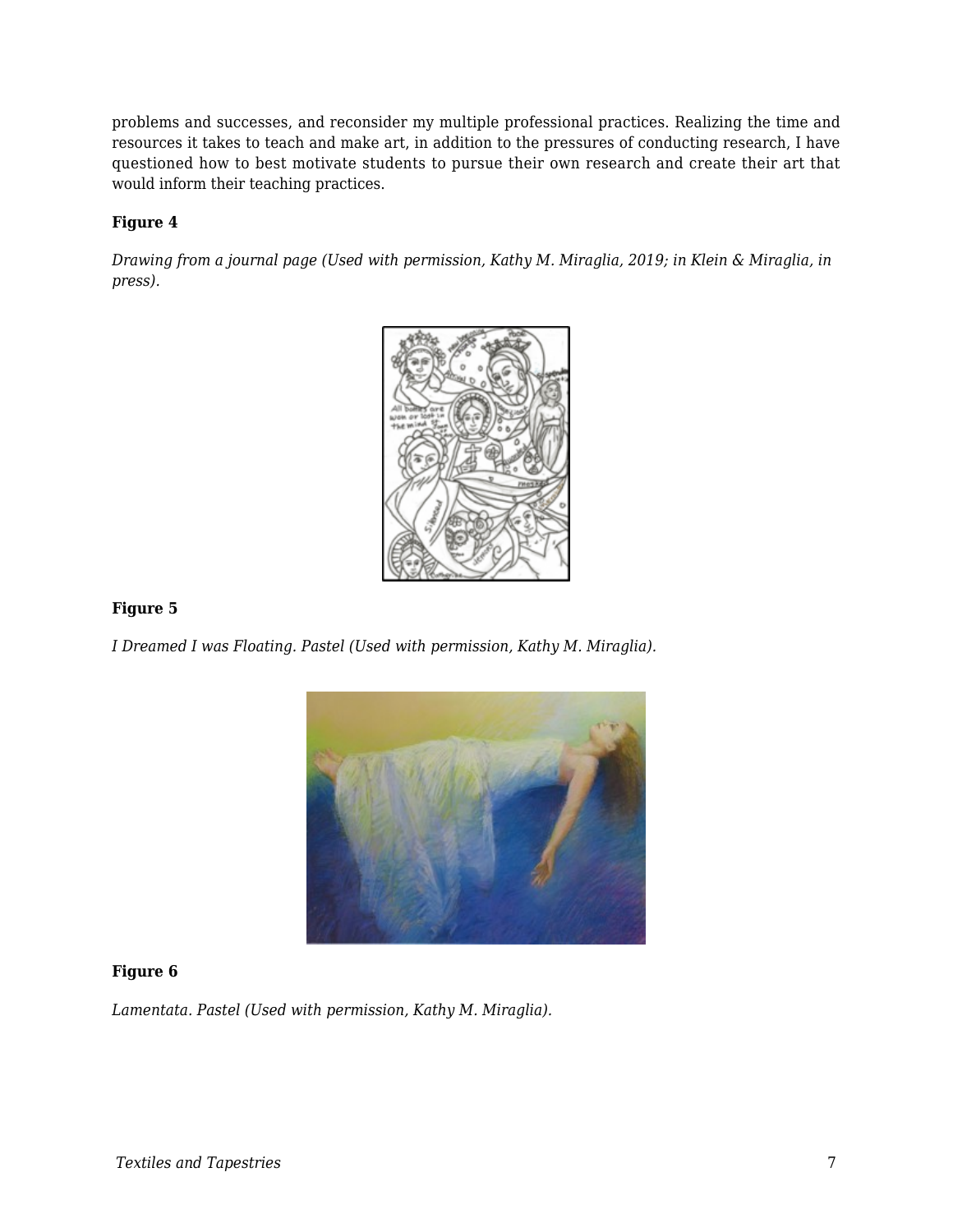

# **Kristi Oliver: Creative Expression as Research**

When I engage in creative making, it allows me to explore my sense of self, specifically how I relate to, process, and navigate the world. I begin the process by practicing mindfulness, trying my very best to focus on what is happening and how I am feeling in that moment.

Typically, this means I start with meditation, often breathing through the process in a way that attempts to free the creative process from self-inflicted judgement and self-doubt. In this way, I am able to work through issues and events that are weighing on my mind. Through stressful times and challenging situations, this artistic practice has helped to keep me to stay grounded while providing comfort and stability through times of turmoil. During these stressful times, the only work I could create was informal, sketch-like or unplanned, which is very different from the way I typically create.

As a naturally empathetic person, I find it easy to put the needs of my students before my own. This can be exhausting, especially when navigating an already demanding schedule balancing teaching, creating, and researching. To help, I have to consciously remind myself that practicing self-care is important and that working through whatever is weighing on me through art to let go of negativity and unnecessary stress. The work displayed in *Figure 7* is a page from my visual journal. In this selfportrait where I am bundled safely inside a protective suit, in attempt to repair the boundary that provides a secure layer between myself and negative energy. This work is a reminder to practice selfcare for healing so that I can be a strong and effective teacher.

### **Figure 7**

*Drawing from a journal page, (Used with permission, Kristi Oliver, 2019).*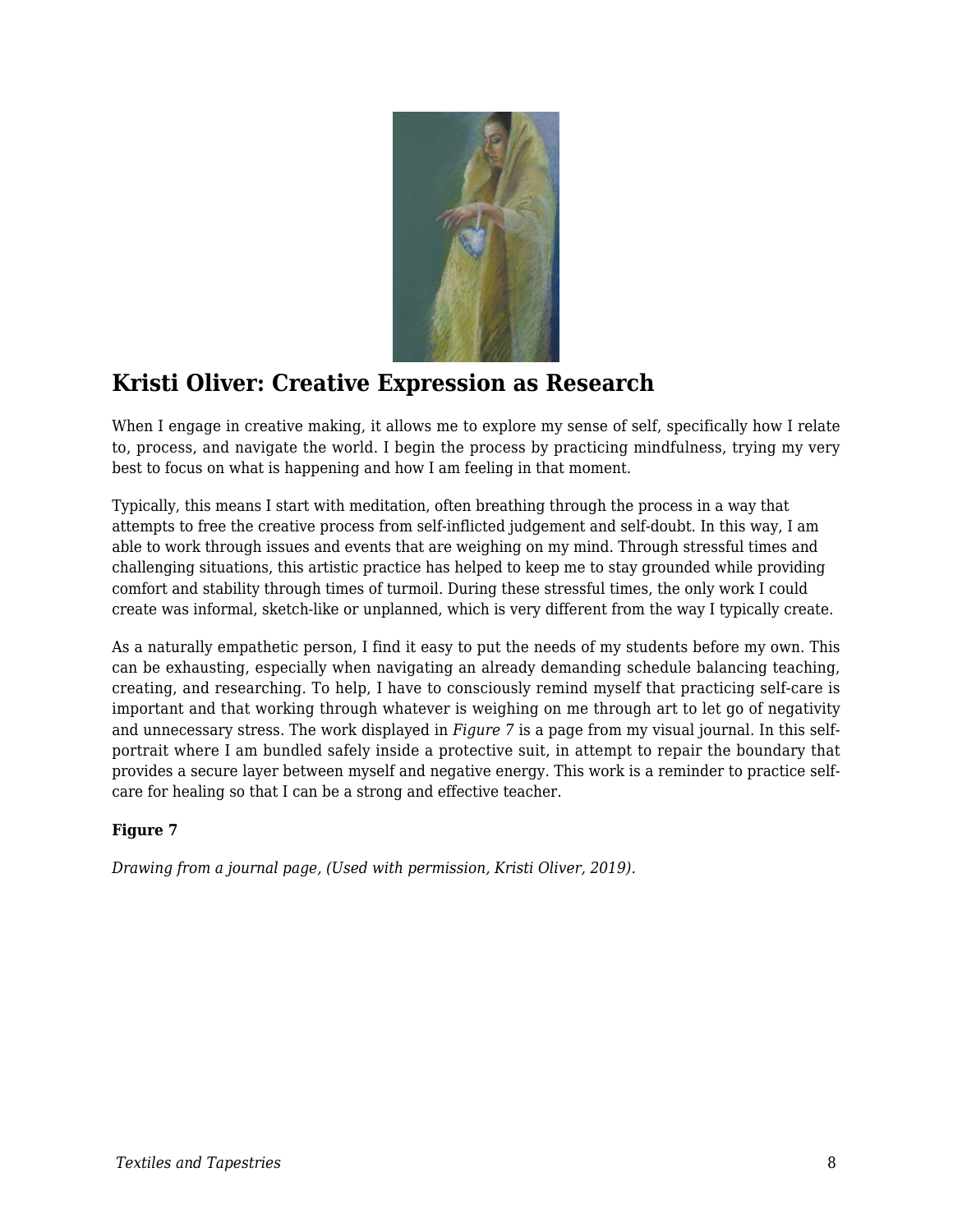

#### **Figure 8**

*The Pleasures of Airline Travel, marker on bag. (Used with permission, Kristi Oliver, 2020).*



Since transitioning to a new professional position, I have been traveling more often to work with art teachers from various districts across the country. The drawing (See *Figure 8*) explores the physicality of airline travel and the inherent stress of flying. Both creative works act as visual reminders paired with written text created in a stream-of-consciousness style aiming to act as personal notes to myself documenting my own thoughts and reflections on the experience at hand. These notes help me let go of lingering stressors and refocus my attention on the immediate demands of being an artist-teacher-researcher.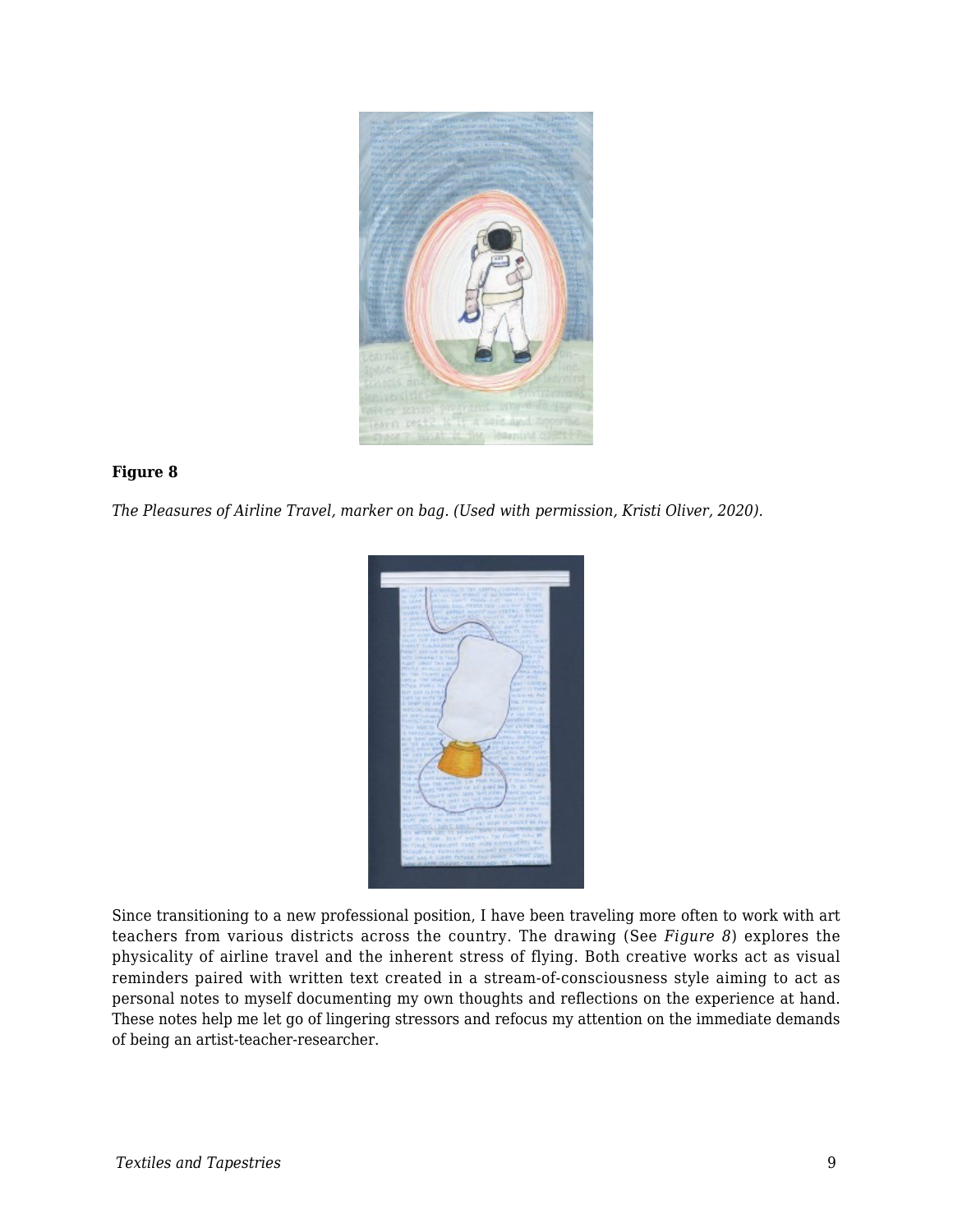## **Discussion**

Participating as critical friends in a community of practice held us accountable to find the time to engage in the work while keeping us focused on art making as a tool for research and generativity. Without this community, professional demands would have taken full precedence, putting artmaking to the side. As critical friends in different parts of the US, we met on Zoom and phone conferences to review and discuss each other's work, issues, and journal entries. As previously explained, we then analyzed journals, artwork, and critical friend dialog to identify themes.

We found that when the demands of teaching subsumed creative engagement with artistic practices, we may become mechanical in our teaching, less inspired, and on the cusp of feeling burned out. We see similar outcomes in our students when overwhelmed and potential burnout manifests as they juggle employment, academic assignments, and/or student teaching practicum. In their future careers as art teachers, meeting expectations in the age of accountability could potentially disengage them from the original impulse for becoming art teachers: that of making and expressing through creative and artistic practices (Dalton & Dorman, 2018).

Teaching and studio work is usually a solitary practice. Implementing a critical friends structure played a significant role in our professional development by articulating and understanding the various ways our artist-teacher-researcher identities impacted each distinct role. While using a studio-based practice helped to cultivate deep reflection and critical thinking on the content of our artwork and ourselves, the values identified through engaging in the creative process were evident as we supported each other to establish and maintain a studio practice which in turn informs the teaching of art.

As teacher-educators in art education, we have found that students desiring to be K12 art teachers were first artists who were compelled to create while understanding the transformative power of art. Ironically, our students already work in a community of practice while they remain students and are able to receive and give feedback about their work, their challenges and struggles in becoming artists and teachers. We, however, had to create a community of practice for ourselves. Therefore, this research is important as a method to mentor and prepare our students when they become in-service teachers by creating a community of practice when they graduate, and to utilize their studio practice as professional development. We must remember to model creative practice as self-care for our students which is essential to demonstrate the ways of how to balance our many roles while actively addressing the overwhelming demands of the artist-teacher-researcher.

# **Conclusion**

Coming to these conclusions reaffirmed our decision to continue this research. "The complicated identities of art educators require multiple methods and strategies to accommodate the multiple facets of practice and the shifting identities of teachers as they evolve and assimilate new knowledge and experiences" (Klein & Miraglia, 2017, p. 29). Aesthetic forms communicate what we know and invite others to commune with our own understanding and personal transformation (Dalton & Dorman, 2018).

The tendency embedded in the positivistic legacy and in a culture of accountability to value measurement, objectivity, and generalization with greater importance above the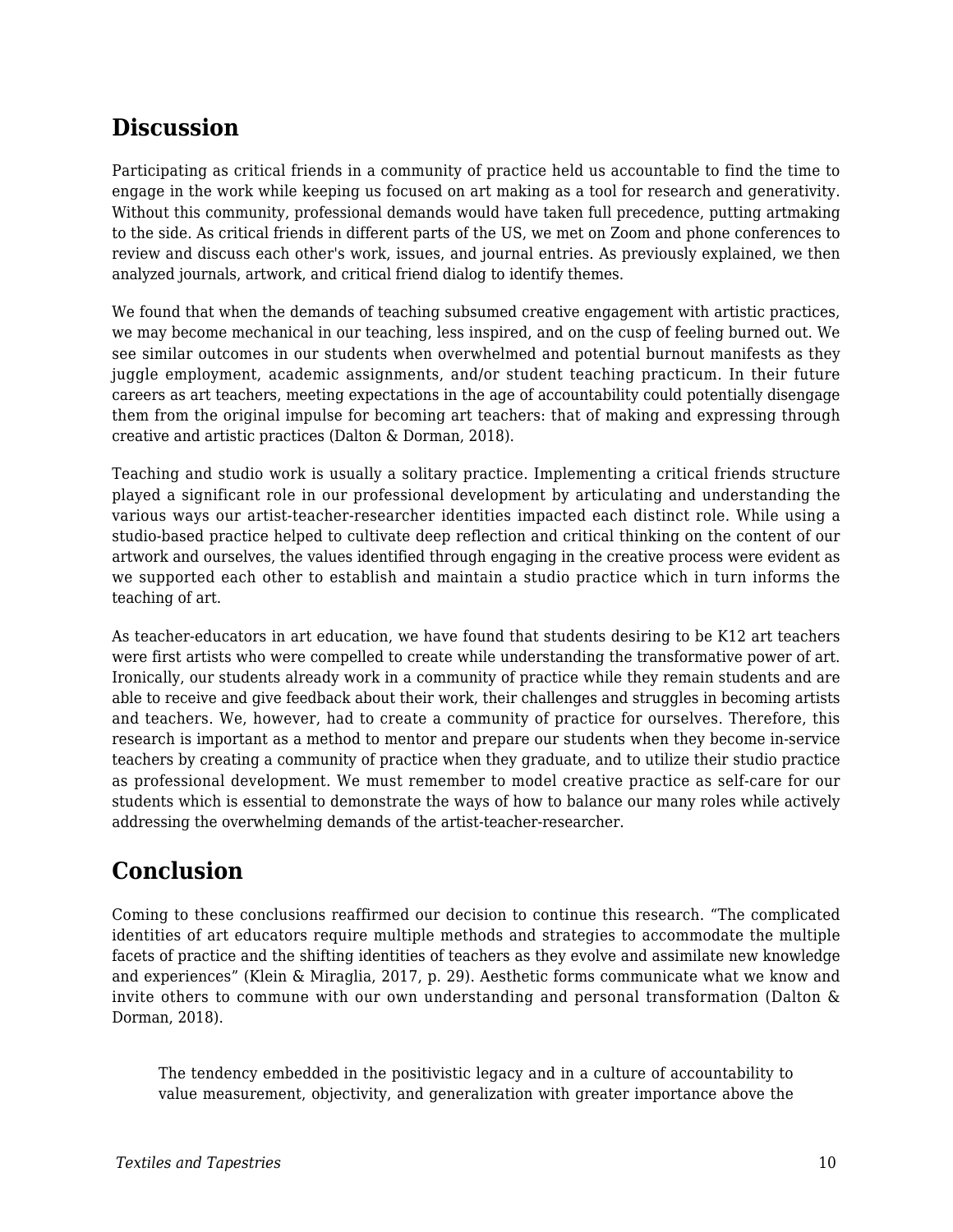creative and imaginative (Griffiths, 2011) still impacts the way we teach and assess. This is why it is so important that models for art educator professional development accommodate nonlinear and visual processes for understanding practice in ways that embrace and honor a diversity of lived experiences. Integrated models offer potential for developing visually reflective practitioners who can envision and re-vision and transform and reform their practices through the eyes of an artist. (Klein & Miraglia, 2017, p. 29- 30)

As artists, we become weavers of our own life. Our works of art become the tapestries that reveal the ways in which we embody who we are, and the work we do as art teachers. Furthermore, in higher education, as in K12 settings, art teachers are often isolated, working independently. As critical friends, we found our collaboration to strengthen our work and essential to staying true to the path of the artist that is generative. We found that creating our own artwork, required constructive feedback and time to ponder and reflect. We supported each through difficult issues and events that could have hindered our ability to create artwork, teach, or conduct research. We not only shared concerns but gave constructive feedback that allowed us the space and understanding to move forward without judgment. Ultimately, the three of us create using varying spiritual approaches. We found a common way to strengthen and direct our teaching, incorporating mindfulness, and contemplative practice into our teaching practice.

### **References**

Barone, T., & Eisner, E. W. (2012). *Arts based research.* Sage.

- Beauchamp, C., & Thomas, L. (2009). Understanding teacher identity: An overview of issues in the literature and implications for teacher education. *Cambridge Journal of Education,* 39(2), 175-189.
- Buffington, M., & McKay, S.W. (2013). *Practice theory: Seeing the power of art teacher researchers.* National Art Education Association.
- Bullough, V., & Pinnegar, S. (2001). Guidelines for quality in autobiographical forms of self-study. *Educational Researcher*, 30(3), 13-21.
- Costa, A. L., & Kallik, B. (1993). Through the lens of a critical friend. *Educational Leadership,* 51(2), 49-51.
- Garoian, C. (2006) Art practice as research: Inquiry in the visual arts. S*tudies in Art Education,* 48(1), 108-112.
- Griffiths, M. (2011). Research and the self. In M. Biggs & H. Karlsson (Eds.), *The Routledge companion to research in the arts*, (pp. 167-185). Routledge.

Daichendt, G. J. (2010). *Artist-teacher: A philosophy for creating and teaching.* Intellect.

Dalton, J., & Dorman, E. H. (2018) Blending the professional and personal: Cultivating authenticity in teacher education through contemplative pedagogy and practices. In *Pushing boundaries and crossing borders: Self-study as a means for knowing pedagogy*. Self-Study of Teacher Education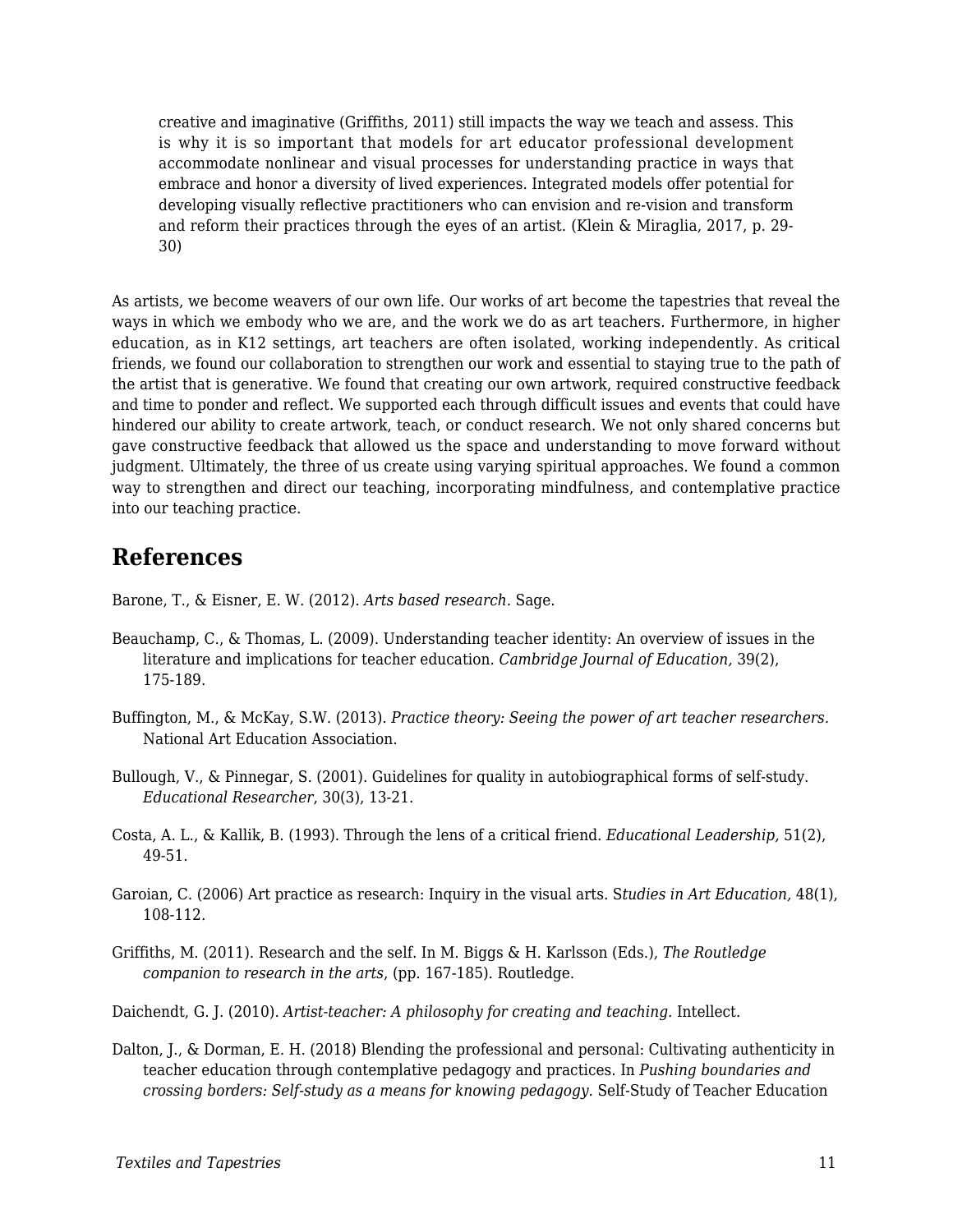Practices (SSTEP), American Educational Research Association.

Erikson, E. H. (1980). *Identity and the life cycle.* W. W. Norton and Company, Inc.

- Irwin, R., Beer, R., Springgay, S., Grauer, K., Xiong, G. & Bicknel, B. (2006). The rhizomatic relations of A/r/tography. *Studies in Art Education, 48*(1), 70-88.
- Klein, S. & Miraglia, K. M. (2017). Developing visually reflective practices: An integrated model for self-study. *Art Education, 70*(2), 25-30.
- Klein, S. & Miraglia, K. M. (in press). *Developing a visually reflective practice: A model for professional self-study*. Intellect.
- Knowles, M. (1980*). The modern practice of adult education: From pedagogy to andragogy.* Prentice Hall Regents.
- LaBoskey, V. K. (2004). The methodology of self-study and its theoretical underpinnings. In Loughran, J.J., et al (Eds.) *The International handbook of self-study of teaching and teacher education practices*. (pp. 817-869). Springer.
- Lave, J. & Wenger, E. (2003), *Situated learning; Legitimate peripheral participation.* Cambridge University Press.
- Louie, B., Drevdahl, D., Purdy, J. & Stackman, R. (2003). Advancing the scholarship of teaching through collaborative self-study, *The Journal of Higher Education*, 74(2), 150- 171.

McNiff, S. (1998). *Art-based research.* Jessica Kingsley Publishers, Inc.

- Miraglia, K. (2014). In the beginning: What do I need to know? In K. Miraglia and C. Smilan (Eds). *Inquiry in Action: Paradigms, methodologies and perspective in art education (pp. 8-17).* National Art Education Association.
- Miraglia, K. M. (2017). Learning in situ: Situated cognition and culture learning in a study abroad program, in R. Shin (Ed.), *Convergence of contemporary art, visual culture, and global civic engagement,* (pp. 118-137). IGI Global.
- Palmer, P. (1998). *The courage to teach: Exploring the inner landscape of a teacher's life.* Jossey-Bass.
- Pinnegar, S., & Hamilton, M. (2009). *Self-study of practice as a genre of qualitative research: Theory, methodology and practice.* Springer.
- Schon, D. A. (1987). *The reflective practitioner*, *2nd ed.* Jossey-Bass.
- Strickland, C. (2019). *The way of the artist educator: Understanding the fusion of artistic studio practice and teaching pedagogy of K-12 visual arts educators.* Unpublished Doctoral Dissertation. Lesley University.
- Sullivan, G. (2005). *Art practice as research.* Thousand Oaks, CA: Sage Publications, Inc. Sullivan, G. (2006). Research acts in art practice. *Studies in Art Education,* 48(1), 19-35. Sullivan, G. (2010). *Art practice as research: Inquiry in the visual arts* (2nd edition). Sage Publications, Inc.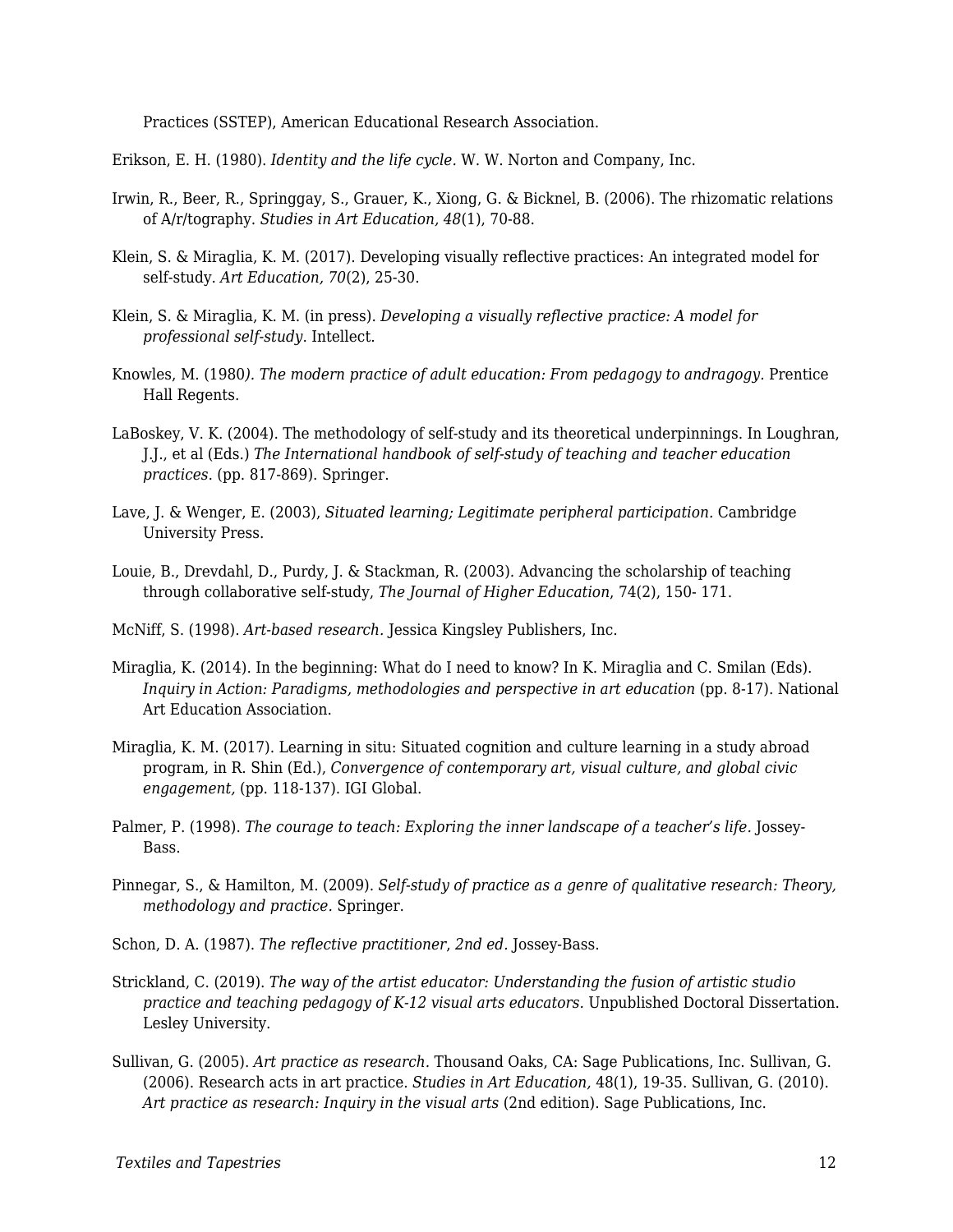- Thornton, A. (2013). *Artist researcher teacher: A study of professional identity in art and education.* Intellect.
- Walker, L.N. (2013). The long shadow of peer review on the preparation of artist educators. *Arts Education Policy Review*, 114(4), 205-12.
- Wenger, E. (2008). *Communities of practice: Learning, meaning, and identity.* Cambridge University Press.

Wilber, K. (1997). *The eye of spirit.* Shambhala Publications, Inc.